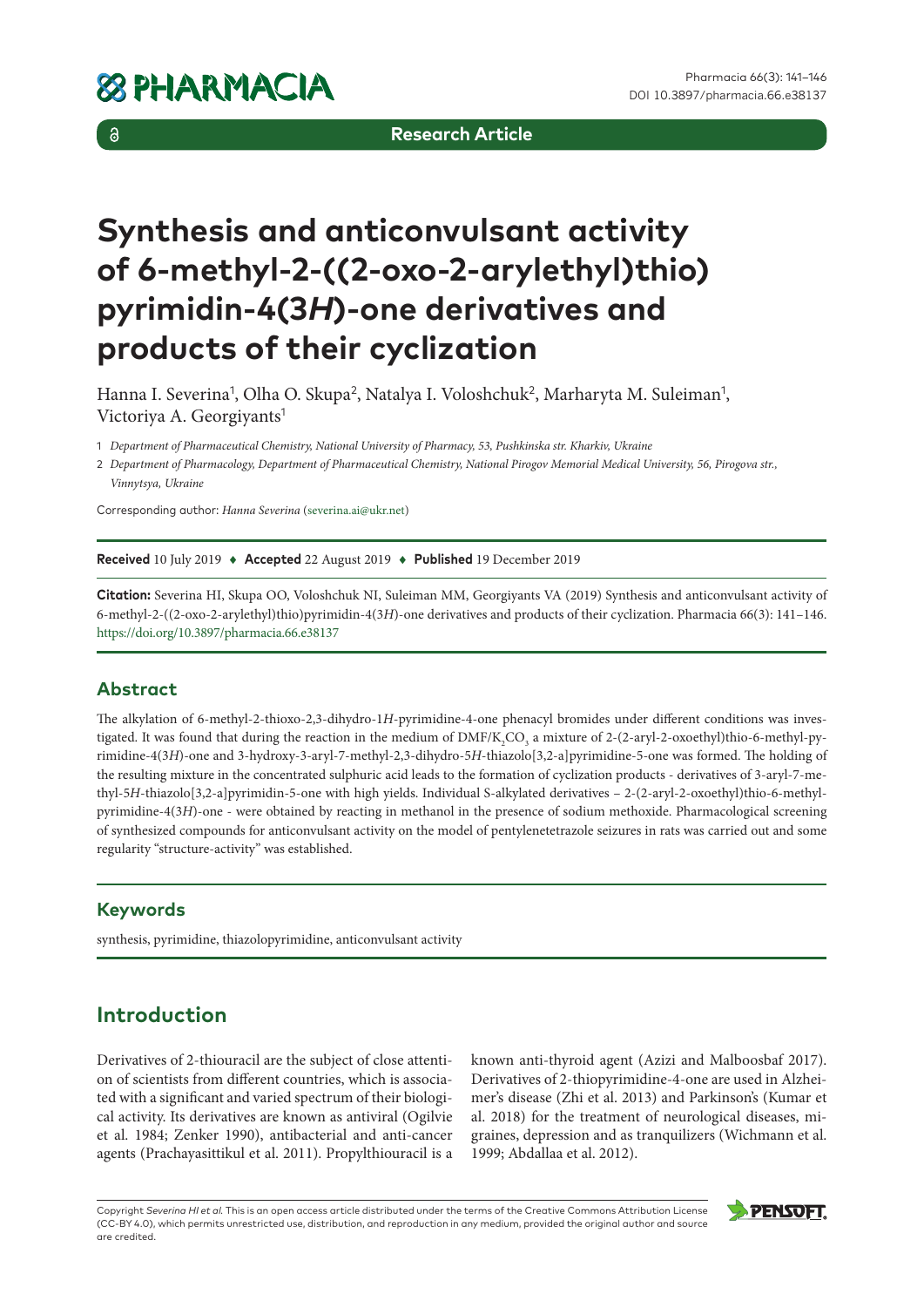

**Figure 1.** Pharmacophore fragments that may affect anticonvulsant activity.

The study of the influence of thiopyrimidines on the activity of the central nervous system continues to be one of the priority directions of research of this class of compounds, among which also has an anticonvulsant effect. The search for modern anticonvulsants, with fundamentally new mechanisms of action, remains an issue of the present day, since chronic and, especially, refractory forms of epilepsy are subjected to pharmacological correction with existing antiepileptic drugs (Beleza 2009).

Relying on its own positive experience with the search for anticonvulsants with a significant safety profile (Saidov et al. 2014; Severina et al. 2019) and the scientific findings of other researchers (Matias et al. 2017), it is likely that the presence of an exocyclic atom has a positive effect on the anticonvulsant activity of sulphur in the pyrimidine molecule. In previous studies (Severina et al. 2019), we have synthesized acetamide derivatives of 6-methyl-2-thiopyrimidine-4 (3*H*)-one (Fig. 1) with significant anticonvulsant activity on the pentylenetetrazole model of the seizures and on the model of maximum electric shock, as well a certain "structure-anticonvulsant activity" was detected.

In this study, we aimed to synthesize derivatives of 6-methyl-2-[(2-oxo-2-arylethyl)thio]pyrimidin-4(3*H*)– one and [(4-methyl-6-oxo-1H-pyrimidine-2-yl)thio] methylphenyl acetate, which are structural analogues of the previously studied acetamides (Fig. 1), and to investigate their anticonvulsant effect on pen tylenetrazole seizures in rats, which will allow to draw some conclusions about the effect of the modification of the amide fragment on the manifestation of activity.

## **Chemistry**

All solvents and reagents were obtained from commercial sources. The reactions were monitored by thin-layer chromatography (TLC) on Silufol UV-254 plates, ethyl acetate-hexane solvent system (1: 1), iodine vapor as developer. The melting point (°C) was determined in a capillary using the electrothermal digital apparatus IA9100X1 (Bibby Scientific Limited, Staffordshire, UK). <sup>1</sup>H NMR spectra were recorded on a Varian Mercury-400 (Varian Inc., Palo Alto, CA, USA) spectrometer (400 MHz) in dimethyl sulfoxide (DMSO-d6) using tetramethylsilane (TMS) as an internal standard (chemical shifts in ppm). Elemental analysis were performed on a micro-analyzer Euro Vector EA-3000 (Eurovector SPA, Redavalle, Italy). Elemental analyzes were within  $\pm$  0.4% of theoretical values LC / MS was recorded using the RE SCIEX API 150EX chromatograph.

*6-methyl-2-thioxo-2,3-dihydropyrimidin-4(1H)-one(1)* obtained by the method described in the literature (Barmaki et al. 2013).

*General procedure for the synthesis of 2-(2-aryl-2-oxoethyl)thio-6-methylpyrimidin-4(3H)-one derivatives*  **(3.1–3.7)***.* 2 mmol of 2-thiouracil **1** was dissolved in 6 ml of anhydrous methanol and sodium methoxide (118 mg, 2.2 mmol) was added followed by 2.2 mmol of the corresponding phenacyl bromide **2**. The mixture was stirred for 1 hour and 10 ml of water was added. The precipitate was filtered off, dried and recrystallized from a mixture of acetone and DMF.

*6-Methyl-2-[(2-oxo-2-phenylethyl)thio]pyrimidin-4(3H)-one* **(3.1)**.

Yield - 82%, m.p. = 182-4 °C. <sup>1</sup>HNMR (400 MHz, DMSO- $d_6$ ):12.55 (br. s, 1H, NH-3), 8.08 (d, *J* 7.5Hz, 2H, H-2',6'), 7.69 (t, *J* 7.2 Hz, 2H, H-3',5'), 7.53 (t, *J* 7.5 Hz, 1H, H-4'), 5.96 (s, 1H, CH-5), 4.74 (s, 2H, SCH<sub>2</sub>), 1.95  $(s, 3H, CH<sub>3</sub>)$ . Found, m/z: 261,2 [M+H]+. Anal. Calcd for  $C_{13}H_{12}N_2O_2S:C$  59.98, H 4.65, N 10.76, S 12.32. Found: C 56.75, Н 4.63, N 10.76,S 12. 27.

*2-([2-(4-Bromophenyl)-2-oxoethyl]thio)-6-methylpyrimidin-4(3H)-one* **(3.2)** *[19].*

Yield - 75%, m.p. = 160-2 °C.<sup>1</sup>HNMR (400 MHz, DMSO-*d*<sup>6</sup> ): 12.52 (br. s, 1Н, NH-3), 7.98 (d, *J*8.4 Hz, 2H, H-2',6'), 7.79 (d, *J* 8.4 Hz, 2H, H-3',5'), 5.96 (s, 1H, CH-5), 4.71 (s, 2H, SCH<sub>2</sub>), 1.95 (s, 3H, CH<sub>3</sub>). Found, m/z: 339,90 [M+H]+. Anal. Calcd for  $C_{13}H_{11}BrN_2O_2S$ : C 46.03, H 3.27, N 8.26,S 9.45.Found: C 45.84, Н 3.25, N 8.23,S9.41.

*2-([2-(3-Methoxyphenyl)-2-oxoethyl]thio)-6-methylpyrimidin-4(3H)-one* **(3.3)**.

Yield - 78%, m.p. = 173-5 °C.<sup>1</sup>HNMR (400 MHz, DM-SO-*d*<sup>6</sup> ): 12.52 (br. s, 1Н, NH-3), 7.61 (d, *J* 7.5 Hz, 1H, H-6'), 7.52 (s, 1H, H-2'), 7.41 (t, *J* 8.2 Hz, 1H, H-5'), 7.18 (d, *J* 7.5 Hz, 1H, H-4'), 5.97 (s, 1H, CH-5), 4.72 (s, 2H, SCH<sub>2</sub>), 3.85 (s, 3H, OCH<sub>3</sub>), 2.00 (s, 3H, CH<sub>3</sub>). Found, m/z: 291,07 [M+H]+.Anal. Calcd for  $C_{14}H_{14}N_2O_3S$ :C57.92, H 4.86,N 9.65, S 11.04. Found: C 57.82, Н 4.84, N 9.62, S 11.00.

*2-([2-(4-Methoxyphenyl)-2-oxoethyl]thio)-6-methylpyrimidin-4(3H)-one* **(3.4)**.

Yield - 78%, m.p. = 173-5 °C. <sup>1</sup>HNMR (400 MHz, DM-SO-*d*<sup>6</sup> ): 12.52 (br. s, 1Н, NH-3), 8.03 (d, *J* 9 Hz, 2H, H-2',6'), 7.06 (d, *J* 9 Hz, 2H, H-3',5'), 5.95 (s, 1H, CH-5), 4.70 (s, 2H,  $SCH_2$ ), 3.86 (s, 3H, OCH<sub>3</sub>), 1,99 (s, 3H, CH<sub>3</sub>). Found, m/z: 291,07 [M+H]+.Anal. Calcd forC<sub>14</sub>H<sub>14</sub>N<sub>2</sub>O<sub>3</sub>S: C 57.92, H 4.86, N 9.65,S 11.04. Found: C 57.84, Н 4.84, N 9.67,S 11.01.

*2-([2-(4-Fluorophenyl)-2-oxoethyl]thio)-6-methylpyrimidin-4(3H)-one* **(3.5)**.

Yield - 78%, m.p. = 173-5 °C. <sup>1</sup>HNMR (400 MHz, DMSO- $d_6$ ): 12.52 (br. s, 1H, NH-3), 8.03 (d, *J* 9 Hz, 2H, H-2',6'), 7.06 (d,*J* 9 Hz, 2H, H-3',5'), 5.95 (s, 1H, CH-5), 4.70 (s, 2H, SCH<sub>2</sub>), 1.99 (c, 3H, CH<sub>3</sub>). Found, m/z:279,02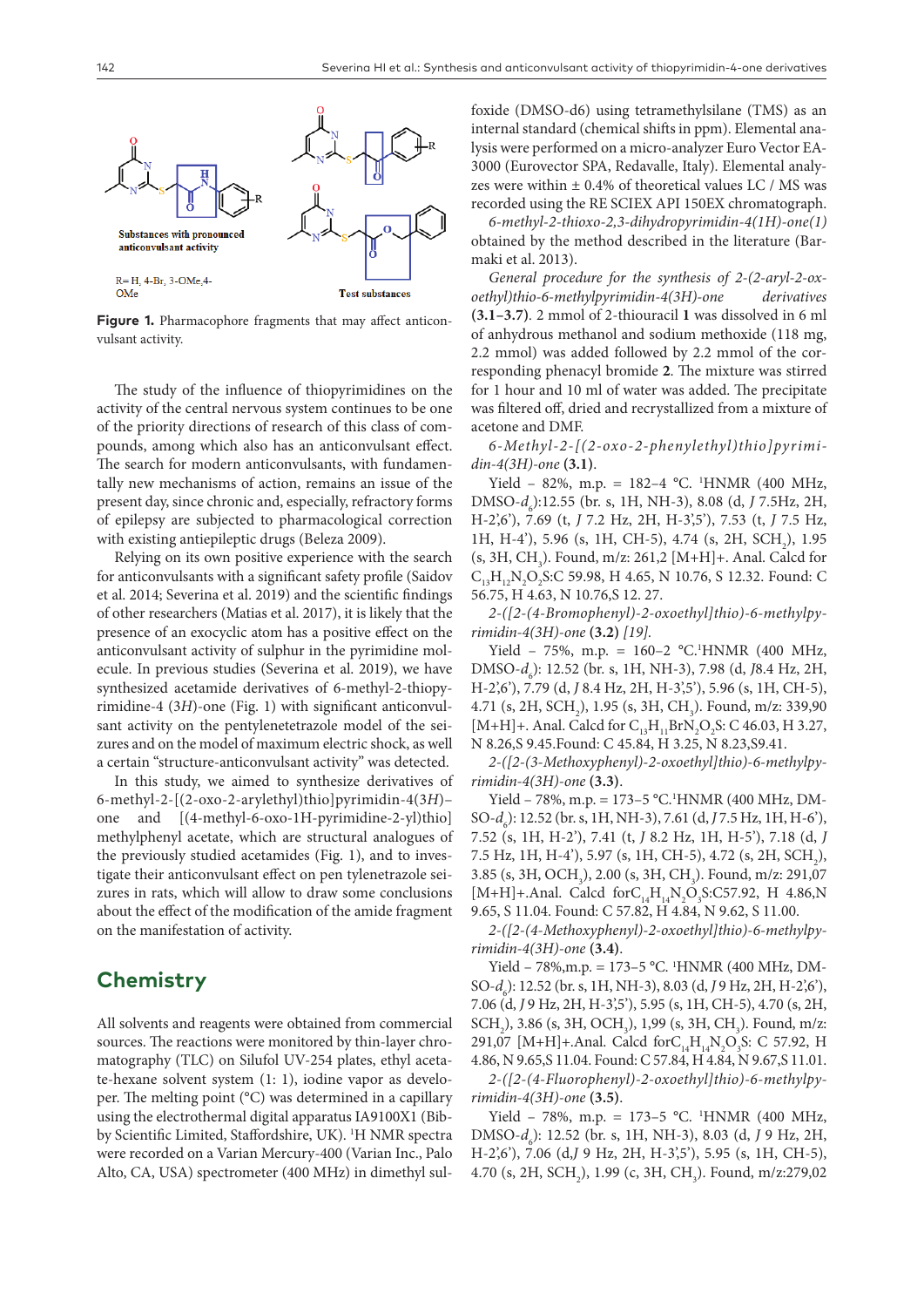[M+H]+.Anal. Calcd for  $C_{13}H_{11}FN_{2}O_{2}S$ : C 56.10, H 3.98, N 10.07, S 11.52. Found: C 56.01, Н 3.96, N9.70,S 11.50.

*2-([2-(4-Nitrophenyl)-2-oxoethyl]thio)-6-methylpyrimidin-4(3H)-one* **(3.6)**.

Yield – 74%, m.p. = 197–9 °C. 1 HNMR (400 MHz, DMSO-*d<sub>6</sub>*): 12.50 (br. s, 1H, NH-3), 8.12–8.08 (m, 2H, H-2',6'), 7.23–7.18 (m, 2H, H-3',5'), 5.84 (s, 1H, CH-5), 4.60 (s, 2H, SCH<sub>2</sub>), 2.04 (s, 3H, CH<sub>3</sub>). Found, m/z:306,05 [M+H]+.Anal. Calcd for  $C_{13}H_{11}N_3O_4S$ : C 51.14, H 3.63, N 13.76, S 10.50. Found: C51.00, Н 3.62, N 13.78, S 10.48.

*Benzyl [(4-methyl-6-oxo-1,6-dihydropyrimidin-2-yl) thio]acetate* **(3.7)**.

Yield – 75%, m.p. = 175–5 °C. <sup>1</sup>HNMR (400 MHz, DM-SO-*d*<sup>6</sup> ): 12.55 (br. s, 1Н, NH-3), 7.42–7.22 (m, 5H, Ph), 5.96 (s, 1H, CH-5), 5.18 (s, 2H, SCH<sub>2</sub>), 4.01 (2H, c, OCH<sub>2</sub>), 2.05 (s, 3H, CH3 ). Found, m/z:291,2[M+H]+.Anal. Calcd forC<sub>14</sub>H<sub>14</sub>N<sub>2</sub>O<sub>3</sub>S: C57.92, H 4.86,N 9.65, S 11.04. Found: C 57,87; Н 4.84, N 9.69, S 11.02.

*General procedure for the synthesis of 7-methyl-3-aryl-5H-thiazolo[3,2-a]pyrimidin-5-one derivatives* **(5.1–5.4)**. A mixture of 7.34 mmol of 2-thiouracil **1** and 10.85 mmol of potassium carbonate in 10 mL of DMF was stirred at 70–80 °C. for 1 hour, the reaction mixture was cooled to room temperature, a solution of 7.34 mmol of the corresponding phenacyl bromide **2** in 10 mL of DMF was added, stirred for 3 hours (TLC). After cooling to room temperature, the reaction mixture was filtered and the filtrate was evaporated in vacuum; the residue was treated with 100 ml of cold water. The formed precipitate was filtered off, dried in air (mixture of products **3** and **4**). Then to the precipitate was added 10 ml of sulphuric acid was left to stand for 24 hours at room temperature. The mixture was poured into cold water and neutralized with aqueous sodium hydroxide solution. The formed precipitate was filtered off, washed with water and dried.

*3-Phenyl-7-methyl-5H-thiazolo[3,2-a]pyrimidin-5-one*  **(5.1)**.

Yield - 90%, m.p. = 126-8 °C. <sup>1</sup>HNMR (400 MHz, DMSO-*d*<sub>6</sub>): 8.08 (d, *J* 7.5, 2H, H-2',6'), 7.69–7.60 (m, 3H, H-2, H-3',5'), 7,53 (t, *J* 7.5, 1H, H-4'), 6.07 (s, 1H, H-6), 2.20 (s, 3H, CH<sub>3</sub>). Found, m/z:243,2 [M+H]+.Anal. Calcd  $\text{for } C_{13}H_{10}N_2$ OS: C64.44, H 4.16, N 11.56, S 13.23. Found: 64.20. Н 4.14, N 11.59, S 13.18.

*3-(4-Bromophenyl)-7-methyl-5H-thiazolo[3,2-a]pyrimidin-5-one* **(5.2)**[19].

Yield – 93%, m.p. = 110–11 °C.<sup>1</sup> HNMR (400 MHz, DMSO-*d*<sub>6</sub>): 7.75 (d, *J*8 Hz, 2H, H-2',6'), 7.69 (s, 1H, H-2), 7.65 (d, *J* 8 Hz, 2H, H-3',5'), 6.06 (s, 1H, H-6), 2.28 (s, 3H,  $CH_3$ ).Anal. Calcdfor $C_{13}H_9BrN_2OS$ : C 48.61, H 2.82, N 8.72, S 9.98.Found: C 48.48, Н 2.80, N 8.74, S9.95.

*3-(3-Methoxyphenyl)-7-methyl-5H-thiazolo[3,2-a]pyrimidin-5-one* **(5.3)**.

Yield – 92%, m.p. = 114–6 °C. 1 HNMR (400 MHz, DM-SO-*d*<sup>6</sup> ): 7.71 (d, *J* 7.5 Hz, 1H, H-6'), 7.69 (s, 1H, H-2), 7.50 (s, 1H, H-2'), 7,41 (t, *J* 8.2 Hz, 1H, H-5'), 7.18 (d, *J* 7.5, 1H, H-4'), 6.10 (s, 1H, H-6), 3.85 (s, 3H, OCH<sub>3</sub>), 1.99 (s, 3H, CH<sub>3</sub>). Anal. Calcdfor C<sub>14</sub>H<sub>12</sub>N<sub>2</sub>O<sub>2</sub>S: C 61.75, H 4.44, N 10.29, S11.77. Found: C61.50, Н4.42, N10.31, S11.73.

*3-(4-Methoxyphenyl)-7-methyl-5H-thiazolo[3,2-a]pyrimidin-5-one* **(5.4)**.

Yield - 93%, m.p. = 118-20 °C. <sup>1</sup>HNMR (400 MHz, DMSO-*d*<sub>6</sub>): 8.03 (d, *J* 9 Hz, 2H, H-2',6'), 7.69 (s, 1H, H-2), 7.06 (d, *J* 9 Hz, 2H, H-3',5'), 6.11 (s, 1H, H-6), 3.85 (s, 3Н, OCH<sub>3</sub>), 2.00 (s, 3H, CH<sub>3</sub>). Anal. CalcdforC<sub>14</sub>H<sub>12</sub>N<sub>2</sub>O<sub>2</sub>S: C 61.75, Н 4.44,N 10.29,S 11.77. Found:C 61.54, Н 4.43, N 10.33, S 11.76.

#### **Anticonvulsant activity**

The studies were performed on 65 white non-linear male rats weighing 130–150 g. Animals were bred in a vivarium at the Vinnitsa National Medical University, which is named after M.I. Pirogov. During the study, the animals were under standard vivarium conditions with free access to water and food and 12 hours of light (8:00 to 20:00). All experiments were carried out in accordance with the "Directive 2010/63 / EC of the European Parliament and of the Council of Europe on September 22, 2010 on the protection of animals used for scientific purposes", with the procedures and requirements of the State Expert Centre of the Ministry of Health of Ukraine and the rules of the European Convention on the protection of vertebrate animals used for experimental and other scientific purposes (Strasbourg, 1986), the Decree of the First National Congress on Bioethics (Kyiv, 2001), the National Congress of Ukraine on Bioethics (Kyiv, 2001) and Law of Ukraine No. 3447-IV "On protection of animals from cruel treatment" of 21.02.2006.

Animals were randomly assigned to experimental and control groups. The test substances were dissolved in 1% starch gel and injected with an oral cannula through a probe (volume 0.5 ml / 100 g body weight of rats). The screening dose for testing the compounds was 80 mg / kg. The reference compounds, phenobarbital and lamotrigine, were administered in the same way at their mean anticonvulsant doses of 20 mg / kg body weight, respectively (Metcalf et al. 2017). The determination of the experiment time was based on data relating to the peak of the anticonvulsant activity of the drug described in the literature (Fisher 1989). The control group received an equivalent amount of solvent. The attacks caused by pentylentetrazol between 9:00 and 11:00, in order to minimize the possible inconsistencies that arise as result of circadian rhythms (Loscher and Fiedler 1996).

The convulsive state in animals was modelled by single-dose subcutaneous administration of pentylenetetrazole (Sigma, USA) at a dose of 80 mg / kg. The manifestation of anticonvulsant activity was estimated by the dynamics of the latent period (from the introduction of the pentylenetetrazole to the start of the convulsions), the nature and duration of the trial in minutes, and the indicator of lethality. The intensity of convulsive attack was estimated using a 5-point scale, based on the following criteria (including the number of dead animals) (Gerald and Riffee 1973): 0 – no convulsive activity; 1 – hyperkinesia;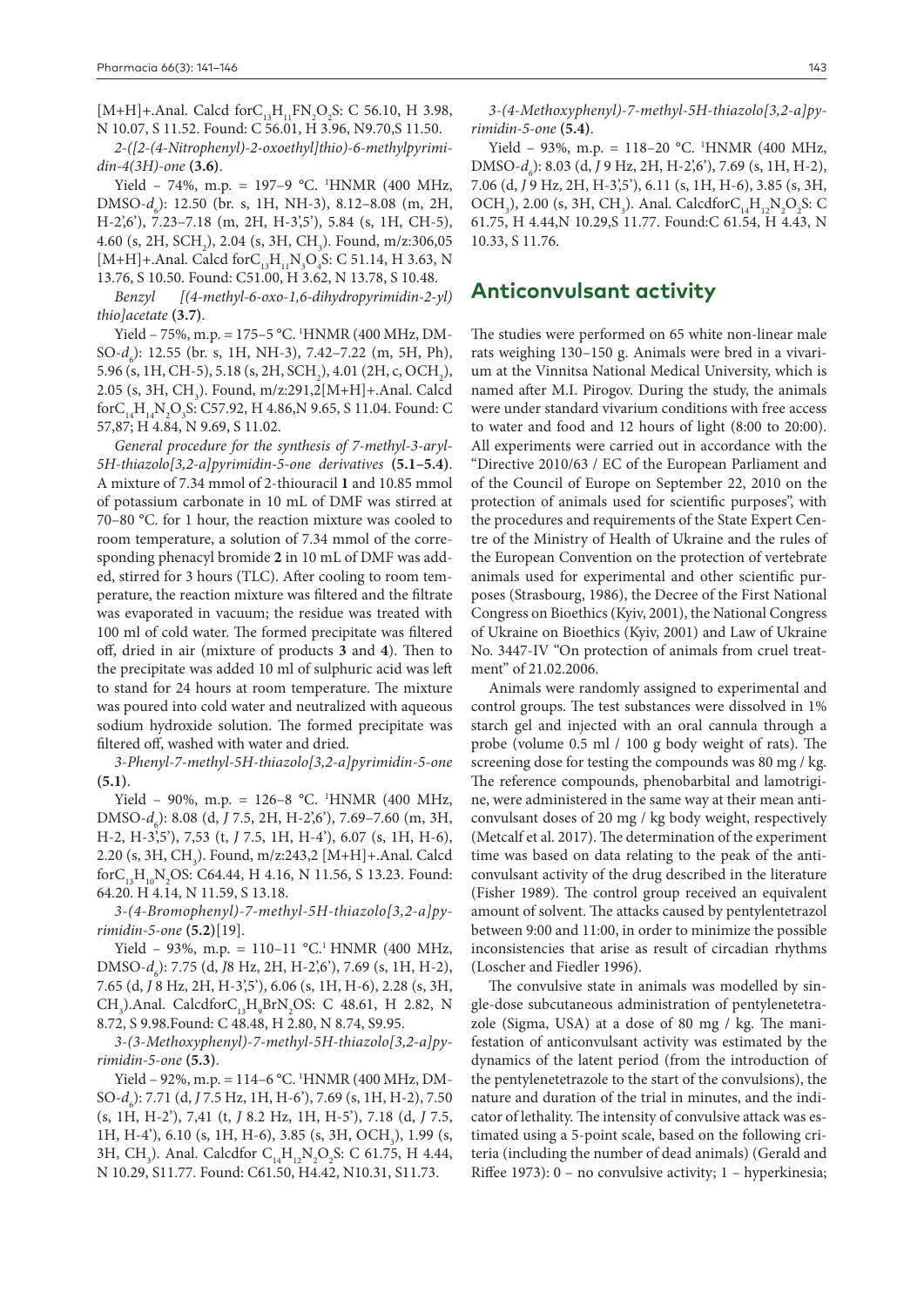2 – trembling, twitching; 3 – clonic seizures of the forelegs with lifting on the hind legs; 4 – pronounced tonic-clonic seizures, falling of the animal to the side, an existing phase of tonic extension; 5 – repeated clonic-tonic seizures, loss of posture, death. Anti-convulsant effects were considered to protect animals from the development of clonic and tonic seizures, as well as lethality.

### **Results and discussion**

Synthesis of the starting 6-methyl-2-thioxo-2,3-dihydropyrimidin-4(1*H*)-one **1** was carried out according to the known method (Barmaki et al. 2013) by condensation of ethyl acetoacetate with thiourea in methanol. The next modification was carried out in several directions. Target phenacyl derivatives **3.1–3.6** were prepared by alkylation of 6-methyl-2-thiouracil **1** with substituted phenacyl bromides **2**. We attempted to carry out alkylation in a medium of DMF in the presence of an excess of potassium carbonate at a temperature of 70–80 °C, that is, under the usual conditions used for S -alkylation of thiopyrimidines (Kigundi et al. 2007; Ozerov et al. 2010; Severina et al. 2019). Since the sulphur atom of the starting thiouracil **1** is the most nucleophilic, the alkylation product should be 2-(2-aryl-2-oxoethyl)thio-6-methyl-pyrimidin-4(3*H*)-one **3** (see below). But according to the analysis of the <sup>1</sup>H NMR spectra, we received not individual substances, but a mixture of



products.

In the literature (Danelet al. 1998; Fadda et al. 2013; Abdel Moty et al. 2016) there is evidence that the reaction formed product **3** may be subject to intramolecular cyclization with the nitrogen  $N<sup>1</sup>$  and  $N<sup>3</sup>$  atoms, and it is difficult to stop the reaction at the stage of the formation of S-derivatives. This is precisely what happened in our attempt to get compound **3**. A similar result was obtained during the synthesis without heating: data of 1 H NMR spectra showed the formation of two reaction products in a ratio of 4:1. Danel et al. (1998) found that the  $N<sup>3</sup>$  atom is more reactive than  $N<sup>1</sup>$  due to the influence of the neighbouring carbonyl group, therefore we assumed that the reaction products are compounds of type **3** and **5**. In addition, a group of authors (Fadda et al. 2013) argues that boiling under the above conditions, 6-methyl-thiouracy **1** with phenacyl bromide **2** precisely results in the formation of 7-methyl-3-phenyl-5H-thiazolo[3,2-a]

pyrimidine **5.1.** However, by analyzing the <sup>1</sup>H NMR spectra, the expected singlet signal of the proton at position 2 of the thiazole ring of compound **5.1** in the region characteristic of aromatic protons was not found. Instead, two single-protons doublets were recorded on the site 3.44–3.63 ppm. This indicates the probable occurrence of intramolecular cyclization with the formation of 3-hydroxy-3-aryl-7-methyl-2,3-dihydro-5*H*-thiazolo[3,2-a]pyrimidine-5-one 4 because their cyclic protons of the  $\text{SCH}_2$  group are non-equivalents, whereas in the compound **3**, the protons are equivalent and form a two-proton singlet in the range of 4.6–4.7 ppm. Also, there is a singlet of the proton hydroxyl group at 3.08 ppm, which is typical for the OH group in the conditions of spectrum registration in DMSO-d6.

It should be noted that the above-mentioned heterocyclic reaction was previously studied by scientists in the example of 2-[2-(4-bromophenyl)-2-oxoethyl] thio-pyrimidine-4(3*H*)-ones (Frolova et al. 2016) and the possibility of product formation type **4** only in the presence of an electron-withdrawing  $\mathrm{CF}_{3}$  group at position 6 of the pyrimidine ring. In our study, products **4.1–4.6** were formed in the presence of 6 methyl radicals. Although there was a certain pattern of increasing the formation of cyclic form **4** in the presence of electron-acceptor substituents in the aryl radical: in the case of 4-nitrophenyl-**3.5/4.5** and 4-fluorophenyl derivatives **3.6/4.6**, the ratio of linear form to cyclic and singlets in 1 H NMR spectra was 1: 10 and 1.5: 10, respectively.

We did not see the need to divide the resulting mixture **3/4**, instead we were interested in the possible effect of the condensed thiazole ring on anticonvulsant activity, as there are indications about the promising nature of thiazolopyrimidine derivatives as metabotropic glutamate receptor antagonists (Wichmann et al. 1999). Therefore, we treated the resulting mixture of compounds **3/4.1–4** with concentrated sulphuricacid, which led to the formation of derivatives of 3-aryl-7-methyl-5*H*-thiazolo[3,2-a]pyrimidin-5-one **5.1– 5.4** with high yields (Tab. 1). The successful completion of complete cyclization and dehydration is evidenced by the appearance on 1 H NMR spectra of compounds **5.1–5.4** of the singlet signal of the proton in the 2 position of the thiazole ring at 7.56 ppm, the disappearance of two doublets at 3.44–3.63 ppm and a singlet of OH group at 3.08 ppm. The individuality and purity of compounds **5.1–5.4** was proved by chromatographic mass spectrometry.

To obtain the targeted 2-[2-aryl-2-oxoethyl]thio-pyrimidine-4(3*H*)-ones, **3.1–3.6**, we tried to change the alkylation conditions using methanol as a solvent and sodium methoxide as a catalyst without heating the reaction mixture. The reaction time was determined by thin-layer chromatography and was 1 hour. Under these conditions, we were able to obtain S - derivatives **3.1** in individual form with satisfactory yields and with sufficient purity, which is confirmed by the data of chromagraphic mass spectrometry.

Nine synthesized compounds from the groups of phenacyl derivatives and their cyclization products containing phenyl **3.1, 5.1**, 4-bromophenyl **3.2, 5.2**, 3-methoxy**3.3**, **5.3** and 4-methoxy-phenylene **3.4, 5.4**, and benzyl acetate fragment **3.7** were considered on the anticonvulsant activity on the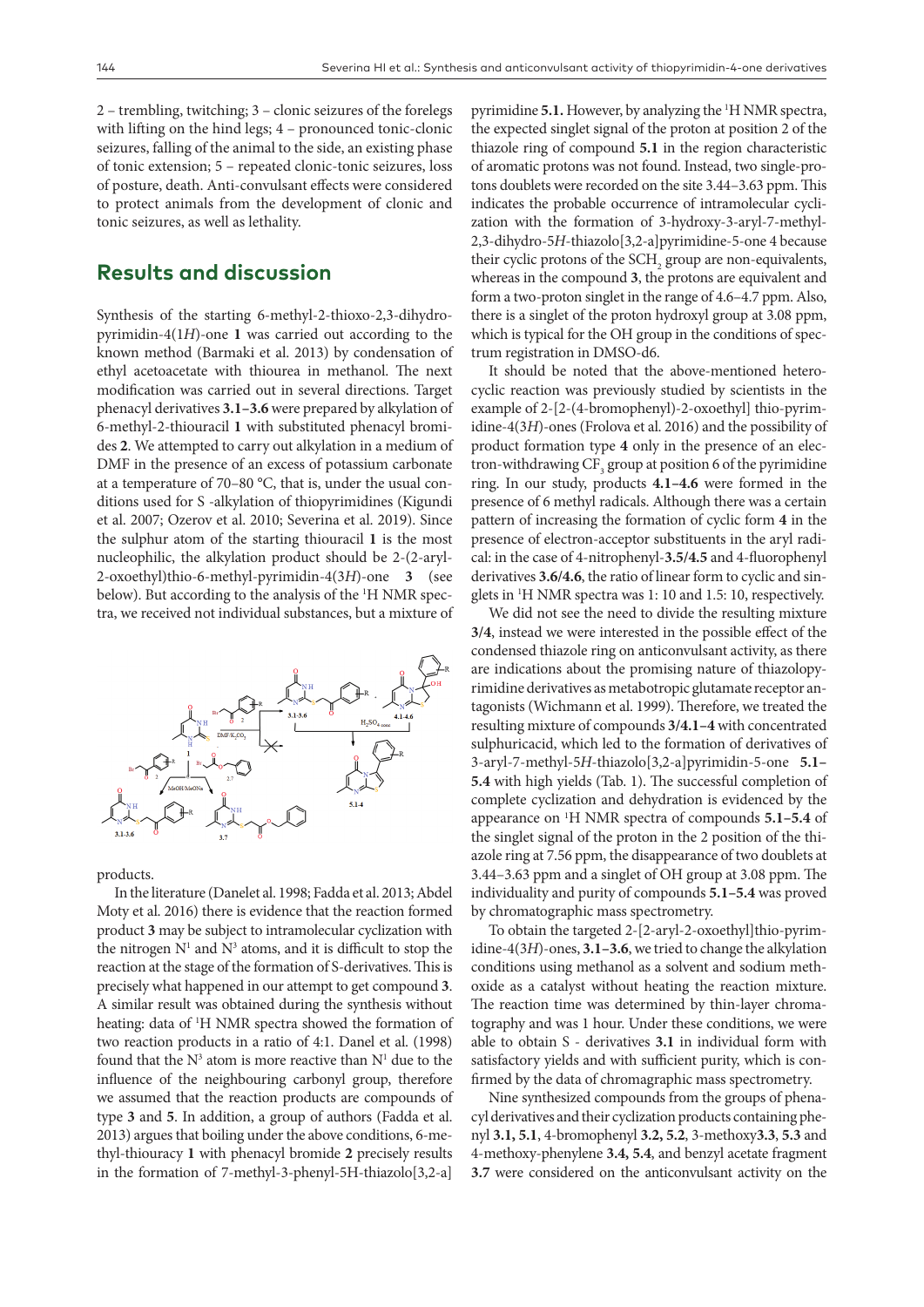| Group of animals | Number of rats | Dose, mg/kg | <b>Duration of latent</b> | Duration of       | Lethality abs. units | Intensity of       |
|------------------|----------------|-------------|---------------------------|-------------------|----------------------|--------------------|
|                  |                |             | period, min               | seizures, min     |                      | seizures, (points) |
| Control          | 10             | 80          | $4.7 \pm 0.30$            | $9.70 \pm 0.90$   | 10 (100%)            | 4.96               |
| 3.1              |                | 80          | $12.0 \pm 1.8^*$          | $12.4 \pm 0.7$    | $2(40\%)$            | 3.0                |
| 3.2              |                | 80          | $15.2 \pm 1.2^*$          | $11.6 \pm 3.1$    | $2(40\%)$            | 3.0                |
| 3.3              |                | 80          | $6.2 \pm 1.8^*$           | $8.2 \pm 1.2$     | $2(40\%)$            | 2.6                |
| 3.4              |                | 80          | $5.80 \pm 1.0$            | $17.8 \pm 3.4^*$  | $3(60\%)$            | 2.8                |
| 3.7              |                | 80          | $12.0 \pm 1.6^*$          | $15.4 \pm 3.0$    | $2(40\%)$            | 3.4                |
| 5.1              |                | 80          | $8.6 \pm 0.5*$            | $15.0 \pm 3.7^*$  | $4(80\%)$            | 3.6                |
| 5.2              |                | 80          | $5.6 \pm 0.4*$            | $8.4 \pm 1.2$     | $5(100\%)$           | 4.6                |
| 5.3              |                | 80          | $9.0 + 1.5*$              | $18.6 \pm 3.7^*$  | $5(100\%)$           | 4.6                |
| 5.4              |                | 80          | $8.8 \pm 1.1*$            | $12.6 \pm 2.9$    | $4(80\%)$            | 4.4                |
| Phenobarbital    |                | 20          | 30.0                      | $\Omega$          |                      | $\Omega$           |
| Lamotrigine      |                | 20          | $27.6 \pm 0.8^*$          | $2.40 \pm 0.40^*$ | 1(20%)               | 2.20               |

**Table 1.** Influence of synthesized compounds **3.1–3.4, 3.7** and **5.1–5.4** on seizures induced by the administration of pentylenetrazole in rats.

Note:  $*$  statistically significant result ( $p \le 0.05$ ) relative to control animals.

pentylenetrazole seizures models in rats. The choice of compounds for screening was based on the previously obtained data (Severina et al. 2019) on the positive effect of these radicals in the structural analogues of the 6-methyl-2-thiopyrimidine-4 (3H)-one acetamide compounds studied.

In the control group, the administration of pentylenetetrazole induced seizure in all animals. At the same time, the duration of the latent period of convulsions amounted to an average of 4.7 minutes, and the length of the trial - 9.7 minutes (Tab. 1). The convulsion syndrome that developed in the rats of this group, accompanied by pronounced tonic-clinical convulsions, which was periodically repeated, there was a clearly expressed phase of tonic extension (opisthotonus). Mortality in this group was 100%. Phenobarbital prevented the development of convulsive syndrome in all animals. At the same time, with the introduction of lamotrigine in rats, pentylenetetrazole induced some manifestations of the convulsive condition (convulsive jerking, jumps and tonic contractions of the anterior limbs), but the duration of the latent period was statistically significantly lengthened (5.8 times), the degree of manifestation of convulsions, and the total duration of the trial were significantly lower than in the control group. The drug prevented mortality in 80% of animals.

All investigated compounds did not show a significant anticonvulsant effect. In all studied groups of animals, seizures appeared after the administration of pentylenetrazole and the compounds studied, and significant lethality was observed (Tab. 1). Compounds 3.1 and 3.2 though, increased the duration of the latent period with respect to

control by 2.5 and 3.2 times, respectively, and a 60% mortality rate, but increased the length and severity of the trial. The obtained results in comparison with the previous ones (Severina et al. 2019) allow confirming the positive effect on the manifestation of the anticonvulsant action of the acetamidic fragment and the reduction of activity as a result of its modification.

In addition, it can be stated that compounds with condensed thiazolopyrimidine fragment **5.1–5.4** do not have an anticonvulsant effect in any of the indicators and do not protect the animals from death against the background of administration of pentylenetetrazole.

## **Conclusion**

It was found that for the preparation of individual 2-(2-aryl-2-oxoethyl)thio-6-methyl-pyrimidin-4(3*H*)-one alkylation of 6-methyl-2-thioxo-2,3-dihydro-1*H*-pyrimidine-4-onеphenacyl bromides should be carried out in methanol in the presence of sodium methoxide. In the course of the alkylation in  $\text{DMF/K}_{2} \text{CO}_{3}$  a mixture of 2-(2-aryl-2-oxoethyl)thio-6-methyl-pyrimidin-4(3*H*)-one and 3-hydroxy-3 aryl-7-methyl-5*H*-thiazolo[3,2-a]pyrimidine-5-ones, treatment of which with concentrated sulphuric acid allows to get 3-aryl-7-methyl-5H-thiazolo[3,2-a]pyrimidin-5-one with high outputs. On the model of pentylenetrazole seizures in rats, in comparison with reference phenobarbital and lamotrigine, the synthesized compounds did not show significant anticonvulsant activity.

#### **References**

- Abdallaa MM, Al-Omar MA, Al-Salahi RA, Amr A-GE, Sabrye NM (2012) A new investigation for some steroidal derivatives as anti-Alzheimer agents. International Journal of Biological Macromolecules 51: 56–63.<https://doi.org/10.1016/j.ijbiomac.2012.04.012>
- Abdel Moty SG, Hussein MA, Abdel Aziz SA, Abou-Salim MA (2016) Design and synthesis of some substituted thiazolo[3,2-a]

pyrimidine derivatives of potential biological activities. Saudi Pharmaceutical Journal 24(2): 119–32. [https://doi.org/10.1016/j.](https://doi.org/10.1016/j.jsps.2013.12.016) [jsps.2013.12.016](https://doi.org/10.1016/j.jsps.2013.12.016)

Azizi F, Malboosbaf R (2017) Long-Term Antithyroid Drug Treatment: A Systematic Review and Meta-Analysis. Thyroid 27(10): 1223–1231. <https://doi.org/10.1089/thy.2016.0652>